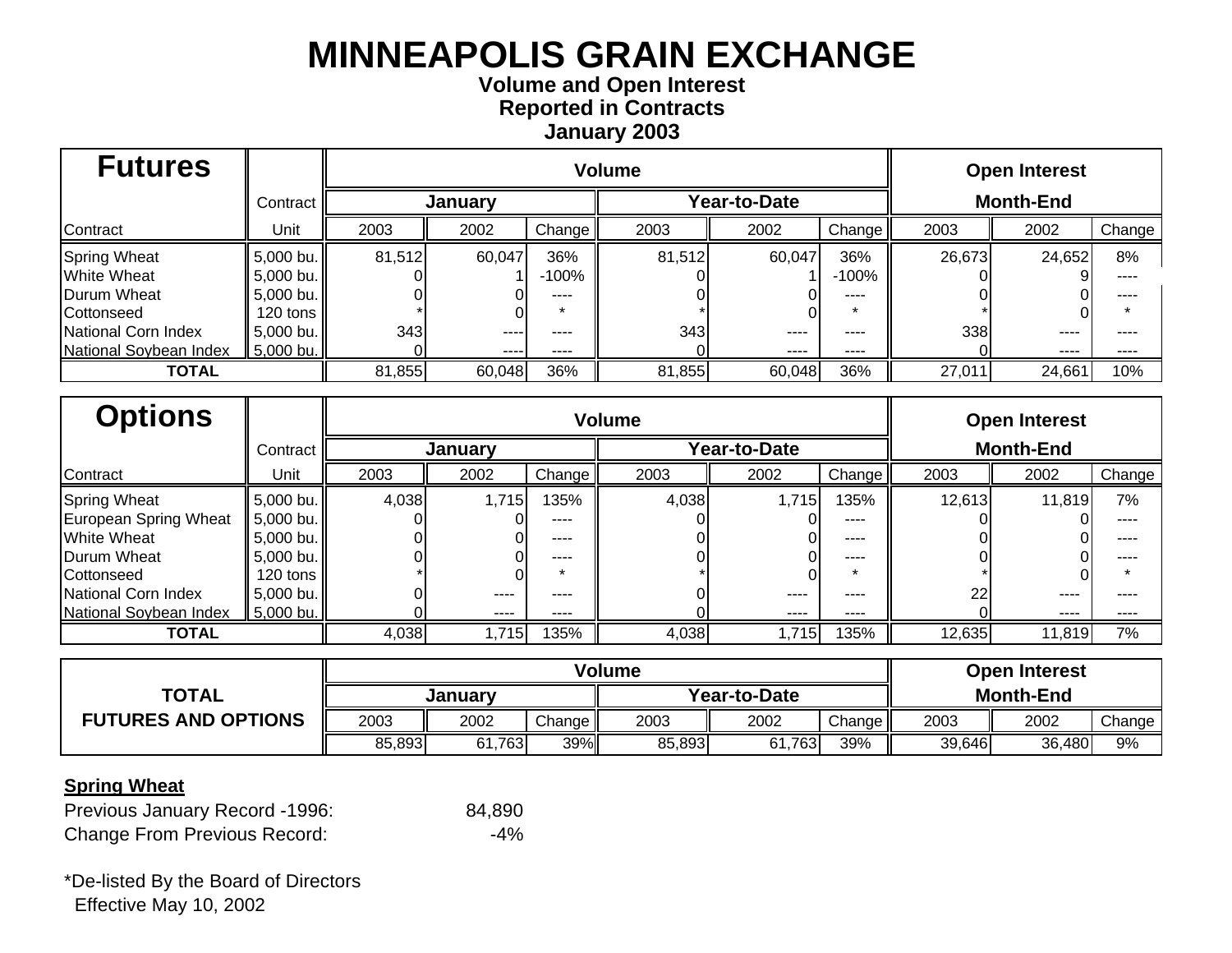## **Volume and Open Interest Reported in Contracts February 2003**

| <b>Futures</b>         |            |                 | <b>Volume</b> |                    |              |         |                    |                  | <b>Open Interest</b> |        |  |  |
|------------------------|------------|-----------------|---------------|--------------------|--------------|---------|--------------------|------------------|----------------------|--------|--|--|
|                        | Contract   | <b>February</b> |               |                    | Year-to-Date |         |                    | <b>Month-End</b> |                      |        |  |  |
| Contract               | Unit       | 2003            | 2002          | Change $\parallel$ | 2003         | 2002    | Change $\parallel$ | 2003             | 2002                 | Change |  |  |
| <b>Spring Wheat</b>    | 5,000 bu.  | 84,099          | 78,516        | 7%                 | 165,611      | 138,563 | 20%                | 23,239           | 22,042               | 5%     |  |  |
| <b>White Wheat</b>     | 5,000 bu.  |                 |               | ----               |              |         | $- - - -$          |                  |                      |        |  |  |
| Durum Wheat            | 5,000 bu.  |                 |               | ----               |              |         | ----               |                  |                      |        |  |  |
| Cottonseed             | 120 tons l |                 | 25            |                    |              | 25      |                    |                  |                      |        |  |  |
| National Corn Index    | 5,000 bu.  | 663             | 280           | 137%               | 1,006        | 280     | 259%               | 508              | 55                   | 824%   |  |  |
| National Soybean Index | 5,000 bu.  |                 | 50I           | ----               |              | 50      | $---$              |                  | 20 l                 | $---$  |  |  |
| <b>TOTAL</b>           |            | 84,762          | 78,880        | 7%                 | 166,617      | 138,928 | 20%                | 23,747           | 22,117               | 7%     |  |  |

| <b>Options</b>         |            |                 | <b>Volume</b> |        |       |              |        |                  |       |        |  |
|------------------------|------------|-----------------|---------------|--------|-------|--------------|--------|------------------|-------|--------|--|
|                        | Contract I | <b>February</b> |               |        |       | Year-to-Date |        | <b>Month-End</b> |       |        |  |
| Contract               | Unit       | 2003            | 2002          | Change | 2003  | 2002         | Change | 2003             | 2002  | Change |  |
| <b>Spring Wheat</b>    | 5,000 bu.  | 2,982           | 3,109         | $-4%$  | 7,020 | 4,824        | 46%    | 6,596            | 4,673 | 41%    |  |
| European Spring Wheat  | 5,000 bu.  |                 |               | ----   |       |              | ----   |                  |       |        |  |
| <b>White Wheat</b>     | 5,000 bu.  |                 |               | ----   |       |              | ----   |                  |       |        |  |
| <b>IDurum Wheat</b>    | 5,000 bu.  |                 |               | ----   |       |              | ----   |                  |       |        |  |
| Cottonseed             | 120 tons   |                 |               |        |       |              |        |                  |       |        |  |
| National Corn Index    | 5,000 bu.  | 149             |               | 2029%  | 149   |              | 2029%  | 110              |       | 1471%  |  |
| National Soybean Index | 5,000 bu.  |                 |               | ----   |       |              | ----   |                  |       |        |  |
| <b>TOTAL</b>           |            | 3,131           | 3,116         | 0%     | 7,169 | 4,831        | 48%    | 6,706            | 4,680 | 43%    |  |

|                            |        |              | <b>Open Interest</b> |         |                  |          |        |        |        |
|----------------------------|--------|--------------|----------------------|---------|------------------|----------|--------|--------|--------|
| <b>TOTAL</b>               |        | Year-to-Date |                      |         | <b>Month-End</b> |          |        |        |        |
| <b>FUTURES AND OPTIONS</b> | 2003   | 2002         | Change $\ $          | 2003    | 2002             | Change I | 2003   | 2002   | Change |
|                            | 87,893 | 81,996       | $7\%$                | 173,786 | 143,759          | 21%      | 30,453 | 26,797 | 14%    |

#### **Spring Wheat**

| Previous February Record -1999:     | 117,332 |
|-------------------------------------|---------|
| <b>Change From Previous Record:</b> | $-28%$  |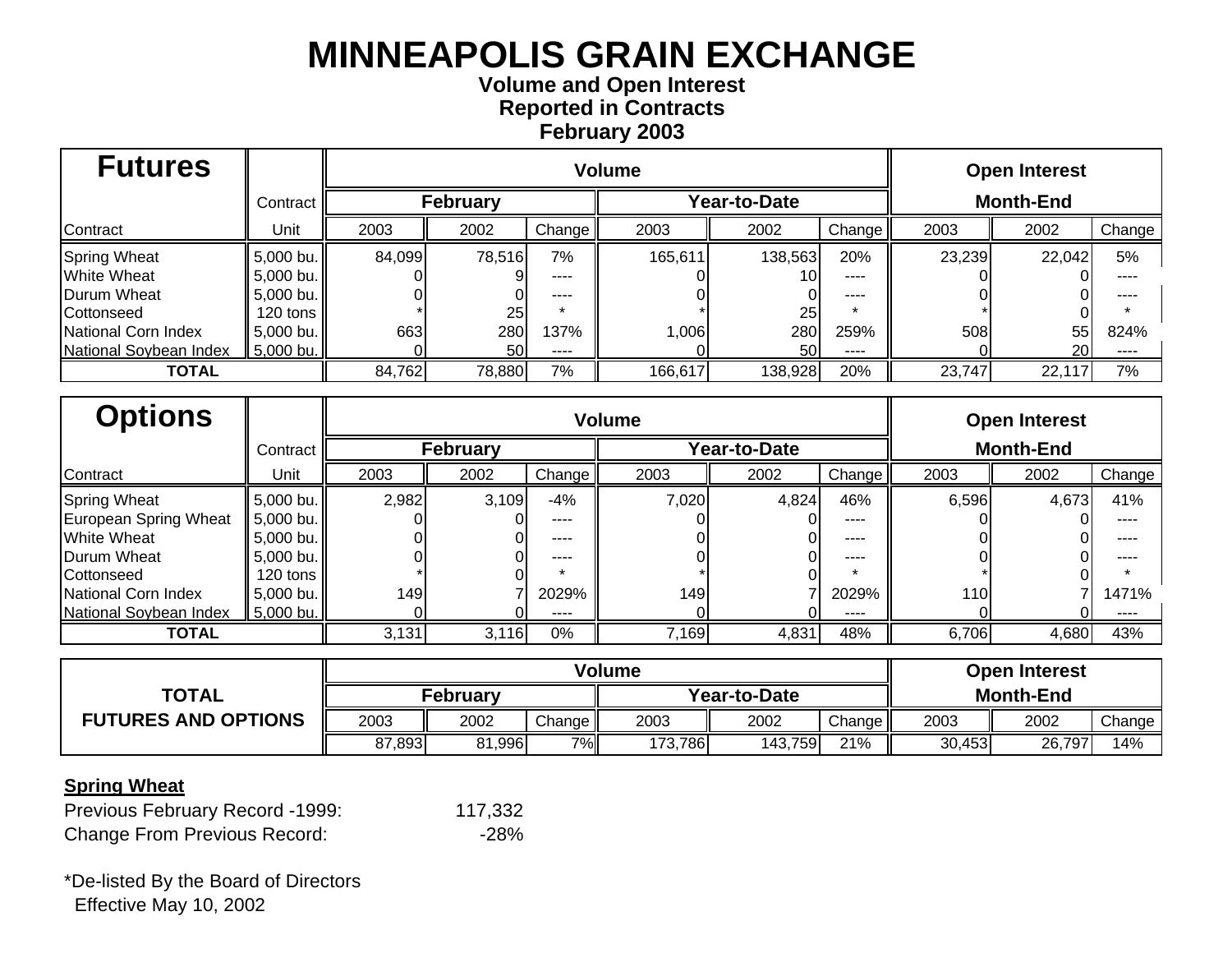### **Volume and Open Interest Reported in Contracts March 2003**

| <b>Futures</b>                                                                                         |                                                              |                         |              |                                              | <b>Volume</b> |                    |                       |          | <b>Open Interest</b> |               |  |  |
|--------------------------------------------------------------------------------------------------------|--------------------------------------------------------------|-------------------------|--------------|----------------------------------------------|---------------|--------------------|-----------------------|----------|----------------------|---------------|--|--|
|                                                                                                        | Contract                                                     |                         | <b>March</b> |                                              |               | Year-to-Date       |                       |          | <b>Month-End</b>     |               |  |  |
| Contract                                                                                               | Unit                                                         | 2003                    | 2002         | Change                                       | 2003          | 2002               | Change                | 2003     | 2002                 | Change        |  |  |
| <b>Spring Wheat</b><br><b>White Wheat</b><br>Durum Wheat                                               | 5,000 bu.<br>5,000 bu.<br>5,000 bu.                          | 62,473                  | 59,446       | 5%<br>$***$<br>**                            | 228,084       | 198,009<br>10      | 15%<br>++<br>$***$    | 23,232   | 24,836               | $-6%$<br>$**$ |  |  |
| Cottonseed<br>National Corn Index<br>National Soybean Index                                            | 120 tons<br>5,000 bu.<br>5,000 bu.                           | 580                     | 257<br>22    | 126%                                         | 1,586         | 25<br>537<br>72    | 195%                  | 787<br>∩ | 82<br>17             | 860%          |  |  |
| <b>TOTAL</b>                                                                                           |                                                              | 63,053                  | 59,726<br>6% |                                              |               | 229,670<br>198,654 | 16%                   | 24,019   | 24,935               | $-4%$         |  |  |
| <b>Options</b>                                                                                         |                                                              | <b>Volume</b>           |              |                                              |               |                    |                       |          | <b>Open Interest</b> |               |  |  |
|                                                                                                        | Contract                                                     |                         | <b>March</b> |                                              |               | Year-to-Date       |                       |          | <b>Month-End</b>     |               |  |  |
| Contract                                                                                               | Unit                                                         | 2003                    | 2002         | Change                                       | 2003          | 2002               | Change                | 2003     | 2002                 | Change        |  |  |
| <b>Spring Wheat</b><br>European Spring Wheat<br><b>White Wheat</b><br><b>Durum Wheat</b><br>Cottonseed | 5,000 bu.<br>5,000 bu.<br>5,000 bu.<br>5,000 bu.<br>120 tons | 1,784<br>$***$<br>$***$ | 2,349        | $-24%$<br>$+ +$<br>$***$<br>$***$<br>$\star$ | 8,804         | 7,173              | 23%<br>$***$<br>$+ +$ | 7,754    | 6,530                | 19%           |  |  |
| National Corn Index<br>National Soybean Index                                                          | 5,000 bu.<br>5,000 bu.                                       | 142                     |              |                                              | 291           |                    | 4057%                 | 177      |                      | 2429%         |  |  |
| <b>TOTAL</b>                                                                                           |                                                              | 1,926                   | 2,349        | $-18%$                                       | 9,095         | 7,180              | 27%                   | 7,931    | 6,537                | 21%           |  |  |
|                                                                                                        |                                                              |                         |              |                                              | <b>Volume</b> |                    |                       |          | <b>Open Interest</b> |               |  |  |
| <b>TOTAL</b>                                                                                           |                                                              |                         | <b>March</b> |                                              |               | Year-to-Date       |                       |          | <b>Month-End</b>     |               |  |  |
| <b>FUTURES AND OPTIONS</b>                                                                             |                                                              | 2003                    | 2002         | Change                                       | 2003          | 2002               | Change                | 2003     | 2002                 | Change        |  |  |
|                                                                                                        |                                                              | 64,979                  | 62,075       | 5%                                           | 238,765       | 205,834            | 16%                   | 31,950   | 31,472               | 2%            |  |  |

#### **Spring Wheat**

Previous March Record -1999: 90,340 Change From Previous Record: 431%

\*De-listed By the Board of Directors \*\*De-listed By the Board of Directors Effective May 10, 2002 Effective March 20, 2003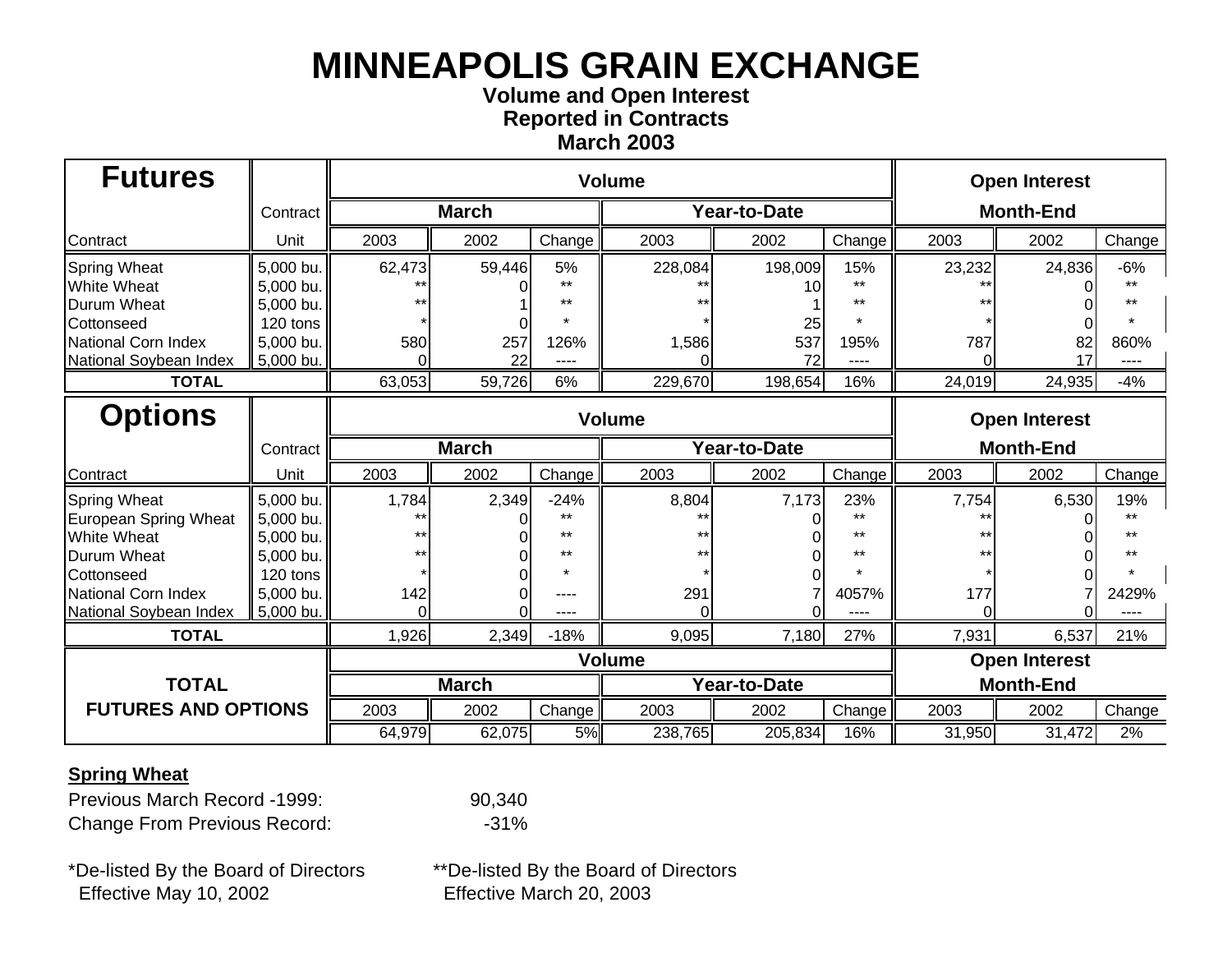### **Volume and Open Interest Reported in Contracts April 2003**

| <b>Futures</b>             |           |                             |              |        | <b>Volume</b> |                     |        |        | <b>Open Interest</b> |        |
|----------------------------|-----------|-----------------------------|--------------|--------|---------------|---------------------|--------|--------|----------------------|--------|
|                            | Contract  |                             | <b>April</b> |        |               | <b>Year-to-Date</b> |        |        | <b>Month-End</b>     |        |
| Contract                   | Unit      | 2003                        | 2002         | Change | 2003          | 2002                | Change | 2003   | 2002                 | Change |
| Spring Wheat               | 5,000 bu. | 79,976                      | 104,020      | $-23%$ | 308,060       | 302,029             | 2%     | 19,113 | 24,553               | $-22%$ |
| White Wheat                | 5,000 bu. |                             |              |        |               | 10                  |        |        |                      |        |
| Durum Wheat                | 5,000 bu. |                             |              |        |               |                     | $***$  |        |                      |        |
| Cottonseed                 | 120 tons  |                             |              |        |               | 25                  |        |        |                      |        |
| National Corn Index        | 5,000 bu. | 653                         | 16           | 3981%  | 2,239         | 553                 | 305%   | 1,110  | 75                   | 1380%  |
| National Soybean Index     | 5,000 bu. | $\Omega$                    |              | ----   |               | 73                  | ----   |        | 13                   | ----   |
| <b>TOTAL</b>               |           | 80,629<br>104,037<br>$-22%$ |              |        | 310,299       | 302,691             | 3%     | 20,223 | 24,642               | $-18%$ |
| <b>Options</b>             |           |                             |              |        | <b>Volume</b> |                     |        |        | <b>Open Interest</b> |        |
|                            | Contract  | <b>April</b>                |              |        |               | <b>Year-to-Date</b> |        |        | <b>Month-End</b>     |        |
| Contract                   | Unit      | 2003                        | 2002         | Change | 2003          | 2002                | Change | 2003   | 2002                 | Change |
| Spring Wheat               | 5,000 bu. | 1,633                       | 2,961        | $-45%$ | 10,437        | 10,134              | 3%     | 6,603  | 6,453                | 2%     |
| European Spring Wheat      | 5,000 bu. |                             |              | $+ +$  |               |                     | $***$  |        |                      | $***$  |
| White Wheat                | 5,000 bu. |                             |              | **     |               |                     | $**$   |        |                      |        |
| Durum Wheat                | 5.000 bu. | $+1$                        |              | **     |               |                     | **     |        |                      |        |
| Cottonseed                 | 120 tons  |                             |              |        |               |                     |        |        |                      |        |
| National Corn Index        | 5,000 bu. | 177                         |              |        | 468           |                     | 6586%  | 284    |                      | 7000%  |
| National Soybean Index     | 5,000 bu. | $\Omega$                    |              |        |               |                     |        |        |                      |        |
| <b>TOTAL</b>               |           | 1,810                       | 2,961        | $-39%$ | 10,905        | 10,141              | 8%     | 6,887  | 6,457                | 7%     |
|                            |           |                             |              |        | <b>Volume</b> |                     |        |        | <b>Open Interest</b> |        |
| <b>TOTAL</b>               |           |                             | <b>April</b> |        |               | <b>Year-to-Date</b> |        |        | <b>Month-End</b>     |        |
| <b>FUTURES AND OPTIONS</b> |           | 2003<br>2002<br>Change      |              | 2003   | 2002          | Change              | 2003   | 2002   | Change               |        |
|                            |           | 82,439                      | 106,998      | $-23%$ | 321,204       | 312,832             | 3%     | 27,110 | 31,099               | $-13%$ |

#### **Spring Wheat**

Previous April Record -1997: 128,528 Change From Previous Record: 438%

\*De-listed By the Board of Directors \*\*De-listed By the Board of Directors Effective May 10, 2002 Effective March 20, 2003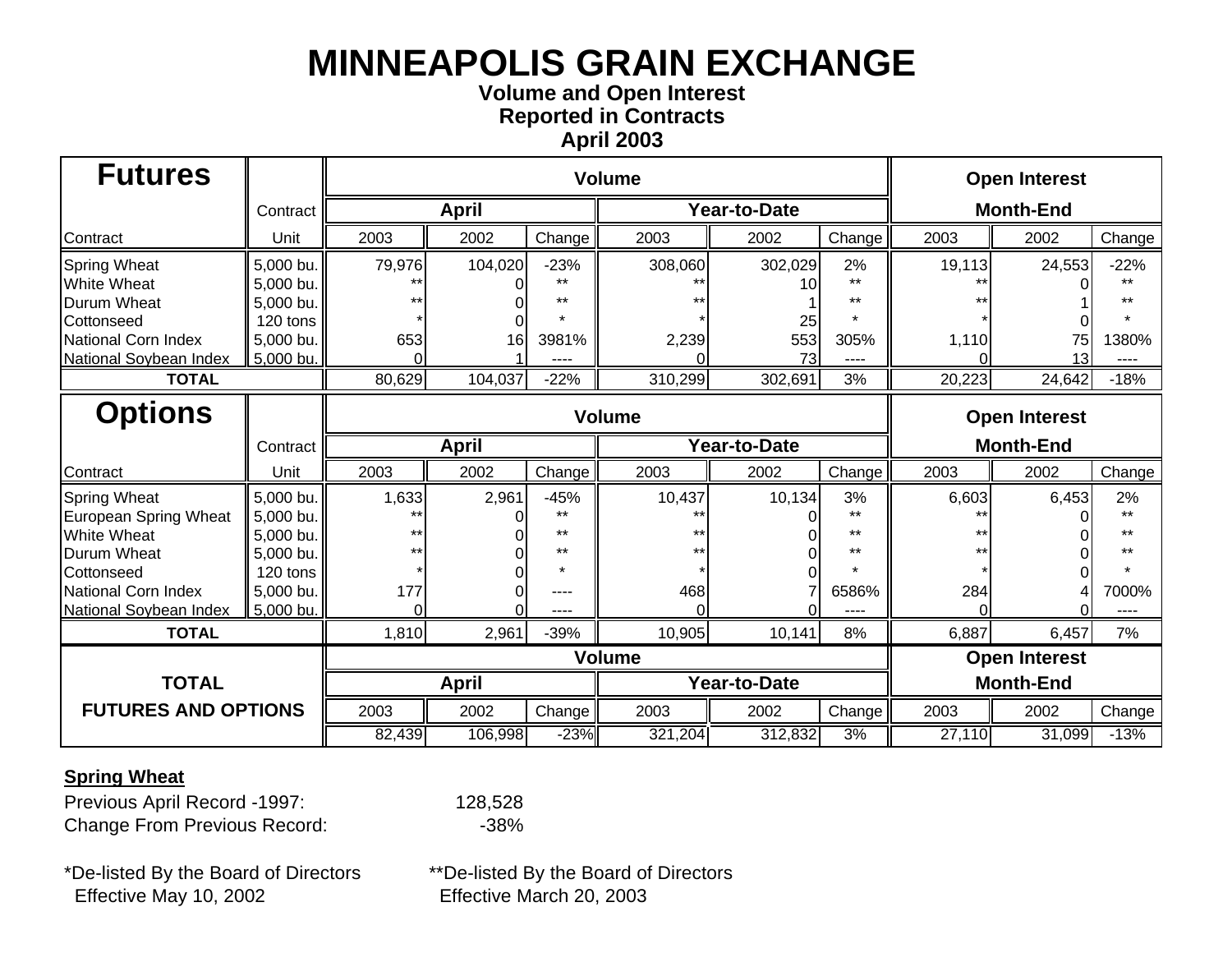## **Volume and Open Interest Reported in Contracts May 2003-Correction HWI Options**

| <b>Futures</b>                 |           |               |                | <b>Volume</b> |               | <b>Open Interest</b> |        |        |                      |        |
|--------------------------------|-----------|---------------|----------------|---------------|---------------|----------------------|--------|--------|----------------------|--------|
|                                | Contract  |               | May            |               |               | <b>Year-to-Date</b>  |        |        | <b>Month-End</b>     |        |
| Contract                       | Unit      | 2003          | 2002           | Change        | 2003          | 2002                 | Change | 2003   | 2002                 | Change |
| <b>Spring Wheat</b>            | 5,000 bu. | 80,106        | 61,371         | 31%           | 388,166       | 363,400              | 7%     | 20,974 | 23,710               | $-12%$ |
| <b>White Wheat</b>             | 5,000 bu. |               |                |               |               |                      | $+ +$  |        |                      | $+ +$  |
| <b>Durum Wheat</b>             | 5,000 bu. |               |                | $***$         |               | 10                   | $**$   |        |                      | $+ +$  |
| Cottonseed                     | 120 tons  |               |                |               |               | 25                   |        |        |                      |        |
| National Corn Index            | 5,000 bu. | 463           | 96             | 382%          | 2,702         | 649                  | 316%   | 828    | 60                   | 1280%  |
| National Soybean Index         | 5,000 bu. |               |                | ----          |               | 74                   | ----   |        |                      |        |
| <b>Hard Winter Wheat Index</b> | 5,000 bu. | 279           |                |               | 279           |                      |        | 75     |                      |        |
| <b>TOTAL</b>                   |           | 80,848        | 61,478<br>32%  |               |               | 364,169              | 7%     | 21,877 | 23,789               | $-8%$  |
| <b>Options</b>                 |           | <b>Volume</b> |                |               |               |                      |        |        | <b>Open Interest</b> |        |
|                                | Contract  | <b>May</b>    |                |               |               | <b>Year-to-Date</b>  |        |        | <b>Month-End</b>     |        |
| Contract                       | Unit      | 2003          | 2002           | Change        | 2003          | 2002                 | Change | 2003   | 2002                 | Change |
| <b>Spring Wheat</b>            | 5,000 bu. | 3,325         | 1,895          | 75%           | 13,762        | 12,029               | 14%    | 8,161  | 7,681                | 6%     |
| European Spring Wheat          | 5,000 bu. |               |                |               |               |                      |        |        |                      |        |
| <b>White Wheat</b>             | 5,000 bu. |               |                |               |               |                      |        |        |                      |        |
| <b>Durum Wheat</b>             | 5,000 bu. |               |                |               |               |                      |        |        |                      |        |
| Cottonseed                     | 120 tons  |               |                |               |               |                      |        |        |                      |        |
| National Corn Index            | 5,000 bu. | 59            |                |               | 527           |                      | 7429%  | 215    |                      | 5275%  |
| National Soybean Index         | 5,000 bu. |               |                | ----          |               |                      |        |        |                      |        |
| Hard Winter Wheat Index        | 5,000 bu. | 479           |                | ----          | 479           |                      | ----   | 463    |                      | ----   |
| <b>TOTAL</b>                   |           | 3,863         | 1,895          | 104%          | 14,768        | 12,036               | 23%    | 8,839  | 7,685                | 15%    |
|                                |           |               |                |               | <b>Volume</b> |                      |        |        | <b>Open Interest</b> |        |
| <b>TOTAL</b>                   |           |               | <b>May</b>     |               |               | Year-to-Date         |        |        | <b>Month-End</b>     |        |
| <b>FUTURES AND OPTIONS</b>     |           | 2003          | 2002<br>Change |               | 2003          | 2002                 | Change | 2003   | 2002                 | Change |
|                                |           | 84,711        | 63,373         | 34%           | 405,915       | 376,205              | 8%     | 30,716 | 31,474               | $-2%$  |

#### **Spring Wheat**

Previous May Record -1995: 90,005

Change From Previous Record: 41%

\*De-listed By the Board of Directors \*\*De-listed By the Board of Directors Effective May 10, 2002 Effective March 20, 2003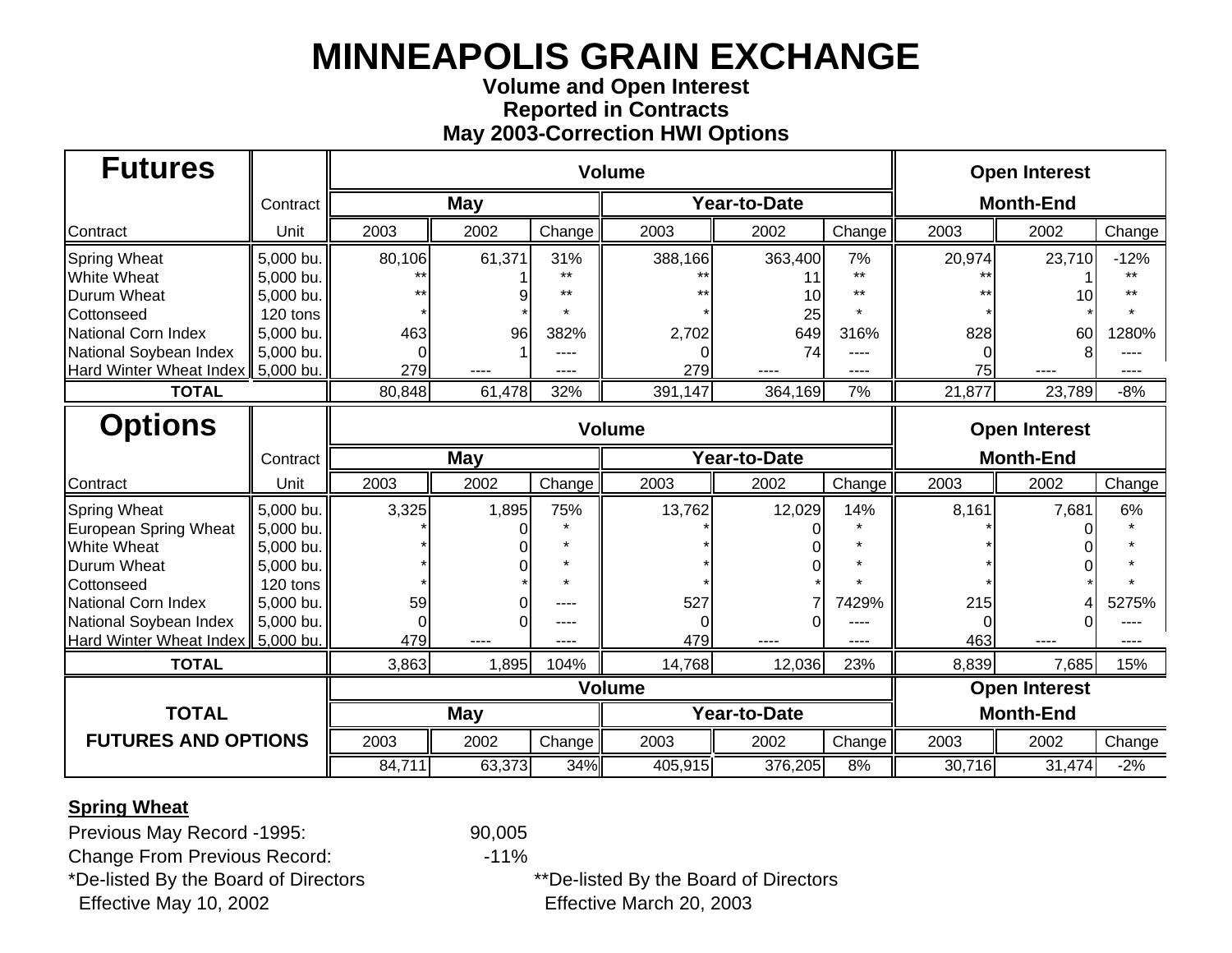**Volume and Open Interest Reported in Contracts**

**June 2003**

| <b>Futures</b>                      |           |                             |         |        | <b>Volume</b> |                     |        | <b>Open Interest</b> |                      |        |  |
|-------------------------------------|-----------|-----------------------------|---------|--------|---------------|---------------------|--------|----------------------|----------------------|--------|--|
|                                     | Contract  |                             | June    |        |               | <b>Year-to-Date</b> |        |                      | <b>Month-End</b>     |        |  |
| Contract                            | Unit      | 2003                        | 2002    | Change | 2003          | 2002                | Change | 2003                 | 2002                 | Change |  |
| <b>Spring Wheat</b>                 | 5,000 bu. | 87,358                      | 115,612 | $-24%$ | 475,524       | 479,012             | $-1%$  | 22,162               | 21,623               | 2%     |  |
| <b>White Wheat</b>                  | 5,000 bu. |                             |         |        |               |                     |        |                      |                      |        |  |
| <b>Durum Wheat</b>                  | 5,000 bu. |                             |         |        |               | 10                  |        |                      |                      |        |  |
| National Corn Index                 | 5,000 bu. | 93                          | 89      | 4%     | 2,795         | 738                 | 279%   | 616                  | 61                   | 910%   |  |
| National Soybean Index              | 5,000 bu. |                             |         |        |               | 74                  |        |                      |                      |        |  |
| Hard Winter Wheat Index   5,000 bu. |           | 371                         | ----    |        | 650           |                     | $---$  | 219                  | ----                 | ----   |  |
| <b>TOTAL</b>                        |           | 87,822<br>115,701<br>$-24%$ |         |        | 478,969       | 479,845             | 0%     | 22,997               | 21,701               | 6%     |  |
| <b>Options</b>                      |           | <b>Volume</b>               |         |        |               |                     |        |                      | <b>Open Interest</b> |        |  |
|                                     | Contract  |                             | June    |        |               | Year-to-Date        |        |                      | <b>Month-End</b>     |        |  |
| Contract                            | Unit      | 2003                        | 2002    | Change | 2003          | 2002                | Change | 2003                 | 2002                 | Change |  |
| <b>Spring Wheat</b>                 | 5,000 bu. | 3,245                       | 3,418   | $-5%$  | 17,007        | 15,447              | 10%    | 4,922                | 5,816                | $-15%$ |  |
| European Spring Wheat               | 5,000 bu. |                             |         |        |               |                     |        |                      |                      |        |  |
| <b>White Wheat</b>                  | 5,000 bu. |                             |         |        |               |                     |        |                      |                      |        |  |
| <b>Durum Wheat</b>                  | 5,000 bu. |                             |         |        |               |                     |        |                      |                      |        |  |
| National Corn Index                 | 5,000 bu. | 50                          | 3       | 1567%  | 577           | 10                  | 5670%  | 120                  |                      | 2900%  |  |
| National Soybean Index              | 5,000 bu. | $\Omega$                    |         |        |               |                     |        |                      |                      |        |  |
| Hard Winter Wheat Index   5,000 bu. |           | 279                         |         |        | 627           |                     |        | 735                  |                      |        |  |
| <b>TOTAL</b>                        |           | 3,574                       | 3,421   | 4%     | 18,211        | 15,457              | 18%    | 5,777                | 5,820                | $-1%$  |  |
|                                     |           |                             |         |        | <b>Volume</b> |                     |        |                      | <b>Open Interest</b> |        |  |
| <b>TOTAL</b>                        |           |                             | June    |        |               | Year-to-Date        |        |                      | <b>Month-End</b>     |        |  |
| <b>FUTURES AND OPTIONS</b>          |           | 2003                        | 2002    | Change | 2003          | 2002                | Change | 2003                 | 2002                 | Change |  |
|                                     |           | 91,396                      | 119,122 | $-23%$ | 497,180       | 495,327             | $0\%$  | 28,774               | 27,521               | 5%     |  |

### **Spring Wheat**

Previous June Record -1999: 145,620

Change From Previous Record: 40%

\*De-listed By the Board of Directors

Effective March 20, 2003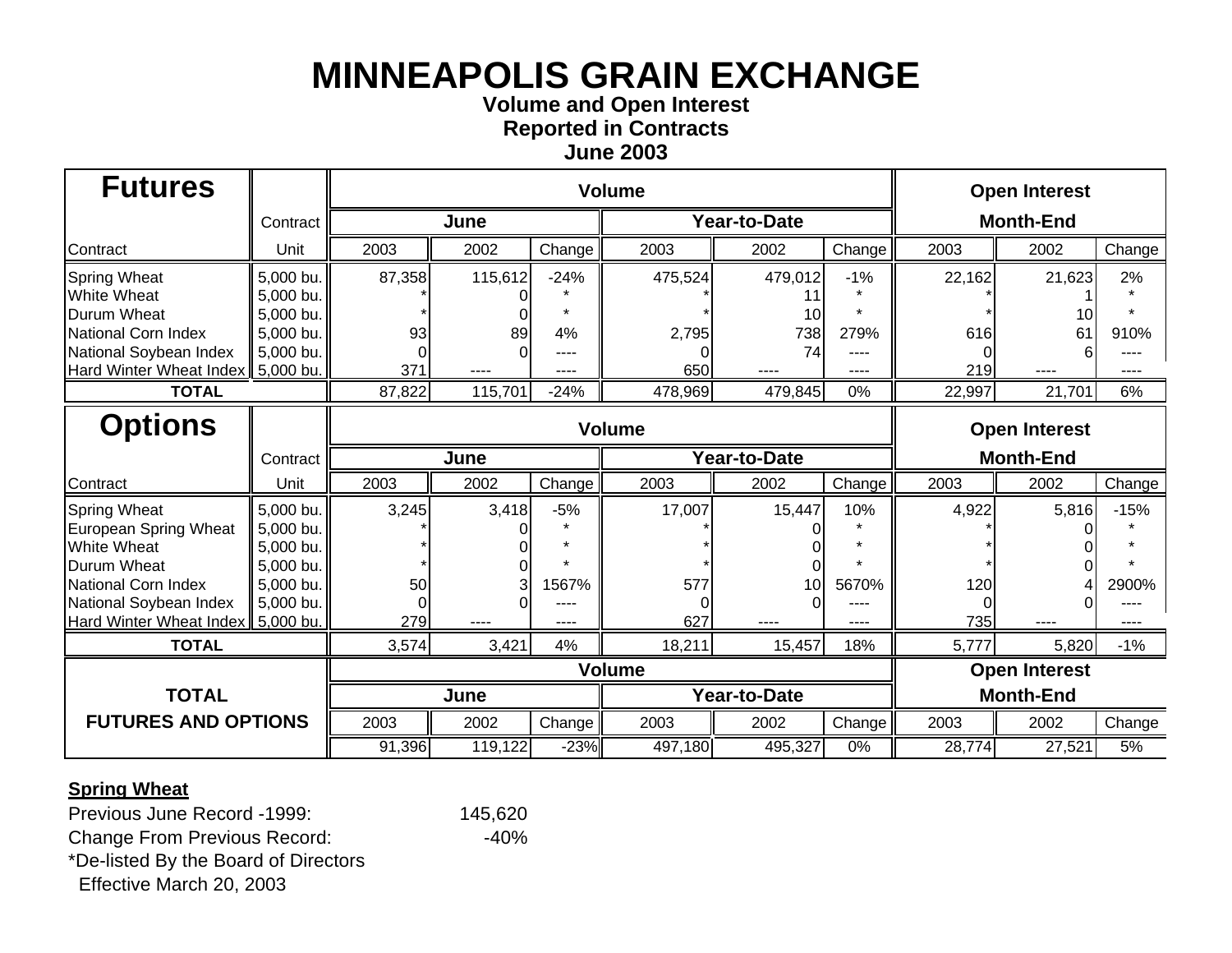**Volume and Open Interest Reported in Contracts**

**July 2003**

| <b>Futures</b>             |           |        |               |        | <b>Open Interest</b> |              |        |                      |                      |        |  |
|----------------------------|-----------|--------|---------------|--------|----------------------|--------------|--------|----------------------|----------------------|--------|--|
|                            | Contract  |        | July          |        |                      | Year-to-Date |        | <b>Month-End</b>     |                      |        |  |
| Contract                   | Unit      | 2003   | 2002          | Change | 2003                 | 2002         | Change | 2003                 | 2002                 | Change |  |
| <b>Spring Wheat</b>        | 5,000 bu. | 78,285 | 110,518       | $-29%$ | 553,809              | 589,530      | $-6%$  | 22,386               | 24,778               | $-10%$ |  |
| <b>White Wheat</b>         | 5,000 bu. |        |               |        |                      | 13           |        |                      |                      |        |  |
| <b>Durum Wheat</b>         | 5,000 bu. |        |               |        |                      | 12           |        |                      |                      |        |  |
| National Corn Index        | 5,000 bu. | 69     | 54            | 28%    | 2,864                | 792          | 262%   | 552                  | 32                   | 1625%  |  |
| National Soybean Index     | 5,000 bu. |        |               | ----   |                      | 76           |        |                      |                      |        |  |
| Hard Winter Wheat Index    | 5,000 bu. | 1,023  | ----          | ----   | 1,673                |              | ----   | 811                  | ----                 | ----   |  |
| <b>TOTAL</b>               |           | 79,377 | 110,578       | $-28%$ | 558,346              | 590,423      | $-5%$  | 23,749               | 24,827               | $-4%$  |  |
| <b>Options</b>             |           |        | <b>Volume</b> |        |                      |              |        | <b>Open Interest</b> |                      |        |  |
|                            | Contract  |        | July          |        |                      | Year-to-Date |        | <b>Month-End</b>     |                      |        |  |
| Contract                   | Unit      | 2003   | 2002          | Change | 2003                 | 2002         | Change | 2003                 | 2002                 | Change |  |
| <b>Spring Wheat</b>        | 5,000 bu. | 2,870  | 9,890         | $-71%$ | 19,877               | 25,337       | $-22%$ | 6,793                | 12,182               | $-44%$ |  |
| European Spring Wheat      | 5,000 bu. |        |               |        |                      |              |        |                      |                      |        |  |
| <b>White Wheat</b>         | 5,000 bu. |        |               |        |                      |              |        |                      |                      |        |  |
| Durum Wheat                | 5,000 bu. |        |               |        |                      |              |        |                      |                      |        |  |
| National Corn Index        | 5,000 bu. | 146    |               | ----   | 723                  | 10           | 7130%  | 261                  |                      | 26000% |  |
| National Soybean Index     | 5,000 bu. |        |               |        |                      |              |        |                      |                      |        |  |
| Hard Winter Wheat Index    | 5,000 bu. | 192    |               | ----   | 819                  |              |        | 927                  |                      |        |  |
| <b>TOTAL</b>               |           | 3,208  | 9,890         | $-68%$ | 21,419               | 25,347       | $-15%$ | 7,981                | 12,183               | $-34%$ |  |
|                            |           |        | <b>Volume</b> |        |                      |              |        |                      | <b>Open Interest</b> |        |  |
| <b>TOTAL</b>               |           |        | July          |        |                      | Year-to-Date |        |                      | <b>Month-End</b>     |        |  |
| <b>FUTURES AND OPTIONS</b> |           | 2003   | 2002          | Change | 2003                 | 2002         | Change | 2003                 | 2002                 | Change |  |
|                            |           | 82,585 | 120,468       | $-31%$ | 579,765              | 615,795      | $-6%$  | 31,730               | 37,010               | $-14%$ |  |

#### **Spring Wheat**

Previous July Record -2002: 110,518

Change From Previous Record: 429%

\*De-listed By the Board of Directors

Effective March 20, 2003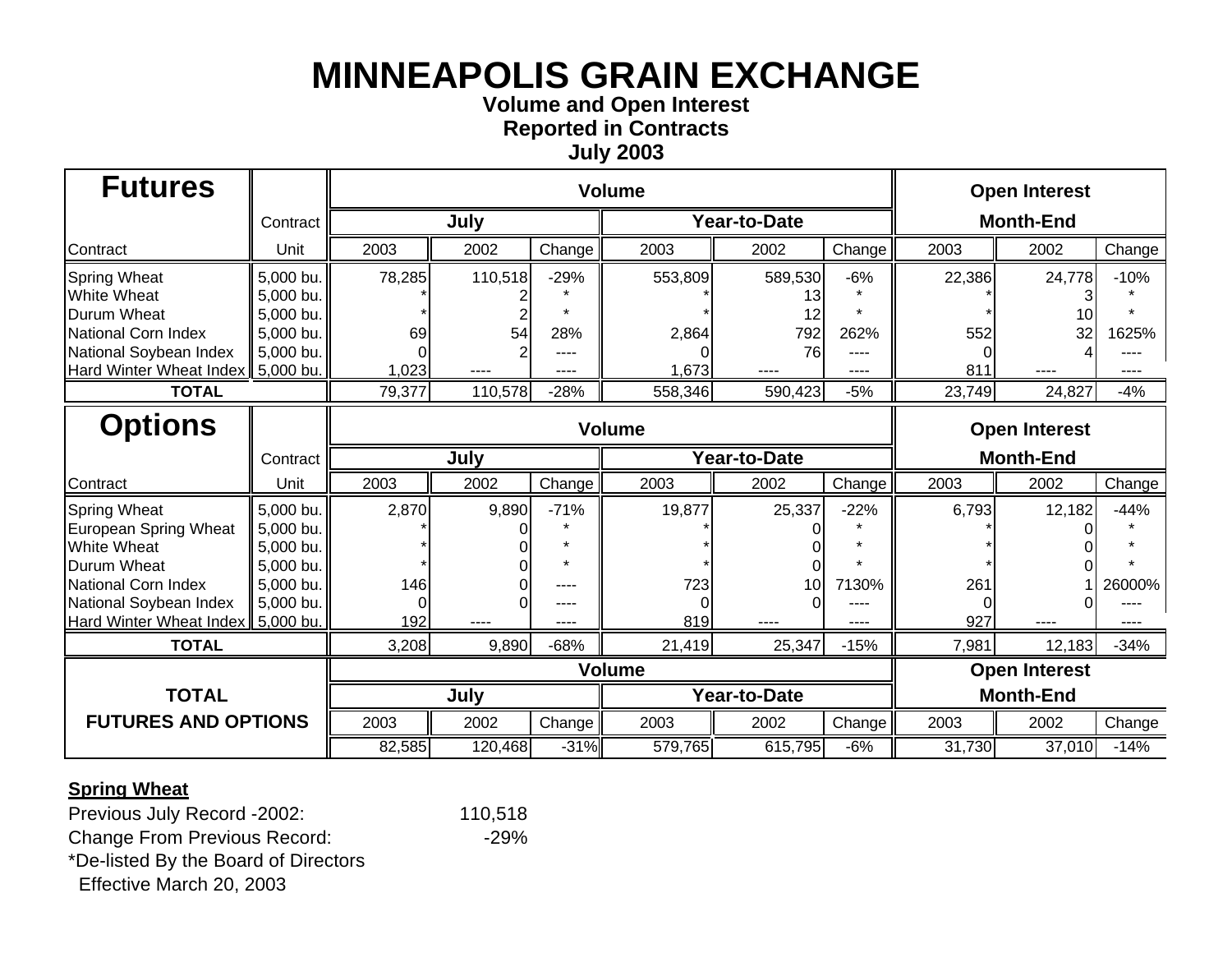## **Volume and Open Interest Reported in Contracts August 2003**

| <b>Futures</b>                 |           |               |               | <b>Open Interest</b> |               |                     |        |                      |        |        |  |
|--------------------------------|-----------|---------------|---------------|----------------------|---------------|---------------------|--------|----------------------|--------|--------|--|
|                                | Contract  | <b>August</b> |               |                      |               | <b>Year-to-Date</b> |        | <b>Month-End</b>     |        |        |  |
| Contract                       | Unit      | 2003          | 2002          | Change               | 2003          | 2002                | Change | 2003                 | 2002   | Change |  |
| <b>Spring Wheat</b>            | 5,000 bu. | 125,064       | 151,950       | $-18%$               | 678,873       | 741,480             | $-8%$  | 25,169               | 27,982 | $-10%$ |  |
| <b>White Wheat</b>             | 5,000 bu. |               |               |                      |               | 13                  |        |                      |        |        |  |
| <b>Durum Wheat</b>             | 5,000 bu. |               |               |                      |               |                     |        |                      |        |        |  |
| National Corn Index            | 5,000 bu. | 27            |               | 1250%                | 2,891         | 794                 | 264%   | 530                  | 20     | 2550%  |  |
| National Soybean Index         | 5,000 bu. |               |               |                      |               | 78                  |        |                      |        |        |  |
| Hard Winter Wheat Index        | 5,000 bu. | 2,136         | ----          | ----                 | 3,809         |                     | ----   | 1,175                | $---$  | ----   |  |
| <b>TOTAL</b>                   |           | 127,227       | 151,954       | $-16%$               | 685,573       | 742,377             | $-8%$  | 26,874               | 28,016 | $-4%$  |  |
| <b>Options</b>                 |           |               |               |                      | <b>Volume</b> |                     |        | <b>Open Interest</b> |        |        |  |
|                                | Contract  |               | <b>August</b> |                      |               | <b>Year-to-Date</b> |        | <b>Month-End</b>     |        |        |  |
| Contract                       | Unit      | 2003          | 2002          | Change               | 2003          | 2002                | Change | 2003                 | 2002   | Change |  |
| <b>Spring Wheat</b>            | 5,000 bu. | 5,556         | 5,046         | 10%                  | 25,433        | 30,383              | $-16%$ | 5,431                | 7,777  | $-30%$ |  |
| European Spring Wheat          | 5,000 bu. |               |               |                      |               |                     |        |                      |        |        |  |
| <b>White Wheat</b>             | 5,000 bu. |               |               |                      |               |                     |        |                      |        |        |  |
| <b>Durum Wheat</b>             | 5,000 bu. |               |               |                      |               |                     |        |                      |        |        |  |
| National Corn Index            | 5,000 bu. | 112           |               | ----                 | 835           | 10                  | 8250%  | 226                  |        |        |  |
| National Soybean Index         | 5,000 bu. |               |               | ----                 |               |                     |        |                      |        |        |  |
| <b>Hard Winter Wheat Index</b> | 5,000 bu. | 569           |               |                      | 1,519         |                     | ----   | 1,437                |        |        |  |
| <b>TOTAL</b>                   |           | 6,237         | 5,046         | 24%                  | 27,787        | 30,393              | $-9%$  | 7,094                | 7,777  | $-9%$  |  |
|                                |           |               |               |                      | <b>Volume</b> |                     |        | <b>Open Interest</b> |        |        |  |
| <b>TOTAL</b>                   |           |               | <b>August</b> |                      | Year-to-Date  |                     |        | <b>Month-End</b>     |        |        |  |
| <b>FUTURES AND OPTIONS</b>     |           | 2003          | 2002          | Change               | 2003          | 2002                | Change | 2003                 | 2002   | Change |  |
|                                |           | 133,464       | 157,000       | $-15%$               | 713,360       | 772,795             | $-8%$  | 33,968               | 35,793 | $-5%$  |  |

### **Spring Wheat**

Previous August Record -2002: 151,950 Change From Previous Record: 48% \*De-listed By the Board of Directors Effective March 20, 2003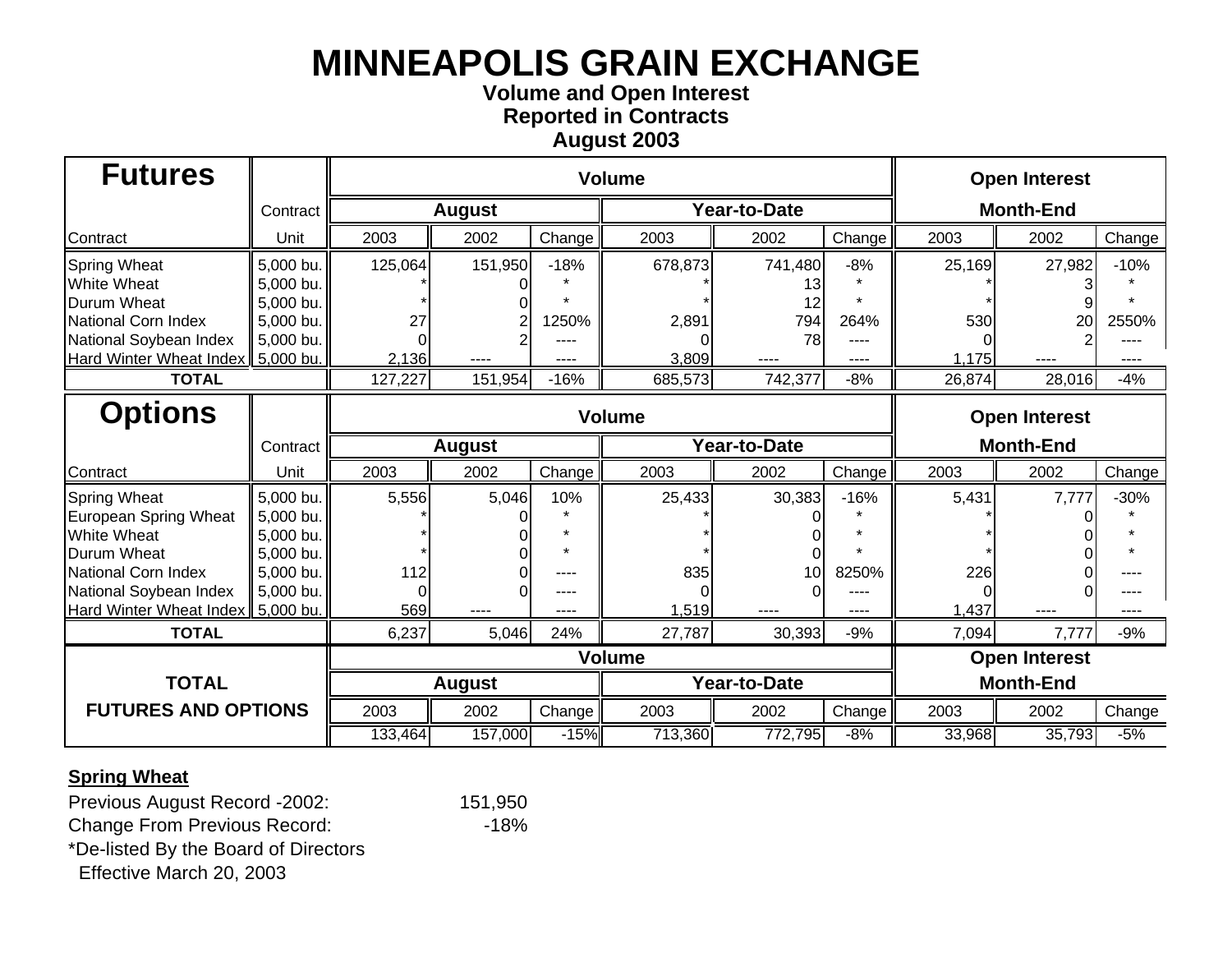## **Volume and Open Interest Reported in Contracts September 2003**

| <b>Futures</b>                 |           |                  | <b>Open Interest</b> |        |               |                     |        |                      |                      |        |  |
|--------------------------------|-----------|------------------|----------------------|--------|---------------|---------------------|--------|----------------------|----------------------|--------|--|
|                                | Contract  | <b>September</b> |                      |        |               | <b>Year-to-Date</b> |        | <b>Month-End</b>     |                      |        |  |
| Contract                       | Unit      | 2003             | 2002                 | Change | 2003          | 2002                | Change | 2003                 | 2002                 | Change |  |
| <b>Spring Wheat</b>            | 5,000 bu. | 84,372           | 151,226              | $-44%$ | 763,245       | 892,706             | $-15%$ | 29,923               | 32,671               | $-8%$  |  |
| <b>White Wheat</b>             | 5,000 bu. |                  |                      |        |               | 15                  |        |                      |                      |        |  |
| <b>Durum Wheat</b>             | 5,000 bu. |                  |                      |        |               | 21                  |        |                      |                      |        |  |
| National Corn Index            | 5,000 bu. | 231              |                      | 11450% | 3,122         | 796                 | 292%   | 413                  | 16                   | 2481%  |  |
| National Soybean Index         | 5,000 bu. |                  |                      |        |               | 78                  |        |                      |                      |        |  |
| Hard Winter Wheat Index        | 5,000 bu. | 1,351            | ----                 | ----   | 5,160         |                     | ----   | 1,235                | $---$                | ----   |  |
| <b>TOTAL</b>                   |           | 85,954           | 151,239              | $-43%$ | 771,527       | 893,616             | $-14%$ | 31,571               | 32,690               | $-3%$  |  |
| <b>Options</b>                 |           | <b>Volume</b>    |                      |        |               |                     |        | <b>Open Interest</b> |                      |        |  |
|                                | Contract  |                  | <b>September</b>     |        |               | <b>Year-to-Date</b> |        | <b>Month-End</b>     |                      |        |  |
| Contract                       | Unit      | 2003             | 2002                 | Change | 2003          | 2002                | Change | 2003                 | 2002                 | Change |  |
| <b>Spring Wheat</b>            | 5,000 bu. | 4,520            | 11,357               | $-60%$ | 29,953        | 41,740              | $-28%$ | 6,465                | 13,366               | $-52%$ |  |
| European Spring Wheat          | 5,000 bu. |                  |                      |        |               |                     |        |                      |                      |        |  |
| <b>White Wheat</b>             | 5,000 bu. |                  |                      |        |               |                     |        |                      |                      |        |  |
| <b>Durum Wheat</b>             | 5,000 bu. |                  |                      |        |               |                     |        |                      |                      |        |  |
| National Corn Index            | 5,000 bu. | 299              |                      | ----   | 1,134         | 10                  | 1240%  | 458                  |                      |        |  |
| National Soybean Index         | 5,000 bu. |                  |                      | ----   |               |                     |        |                      |                      |        |  |
| <b>Hard Winter Wheat Index</b> | 5,000 bu. | 244              |                      |        | 1,763         |                     |        | 1,611                |                      |        |  |
| <b>TOTAL</b>                   |           | 5,063            | 11,357               | $-55%$ | 32,850        | 41,750              | $-21%$ | 8,534                | 13,366               | $-36%$ |  |
|                                |           |                  |                      |        | <b>Volume</b> |                     |        |                      | <b>Open Interest</b> |        |  |
| <b>TOTAL</b>                   |           |                  | <b>September</b>     |        |               | Year-to-Date        |        | <b>Month-End</b>     |                      |        |  |
| <b>FUTURES AND OPTIONS</b>     |           | 2003             | 2002                 | Change | 2003          | 2002                | Change | 2003                 | 2002                 | Change |  |
|                                |           | 91,017           | 162,596              | $-44%$ | 804,377       | 935,391             | $-14%$ | 40,105               | 46,056               | $-13%$ |  |

### **Spring Wheat**

Previous September Record -2002: 151,226 Change From Previous Record: 44% \*De-listed By the Board of Directors Effective March 20, 2003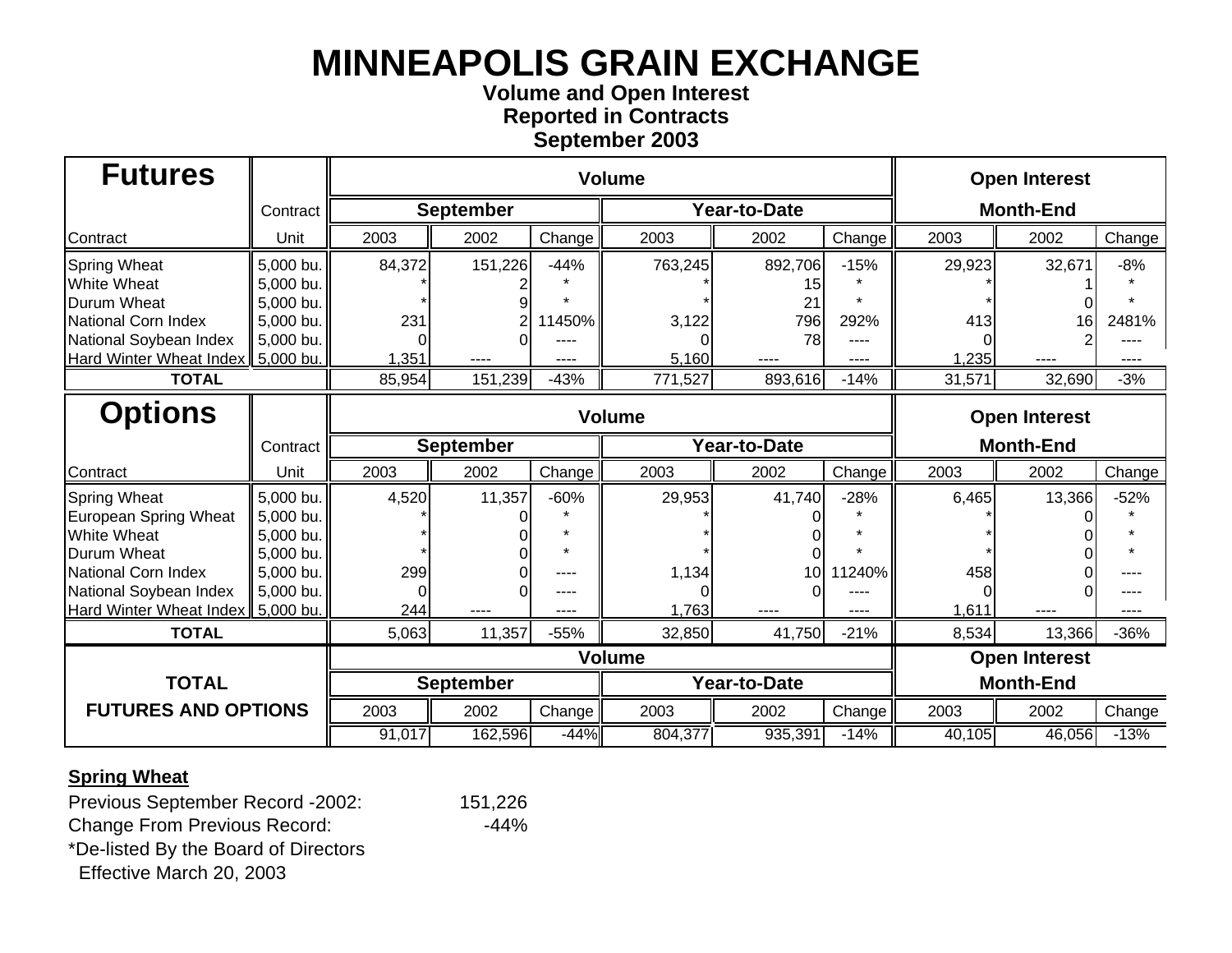## **Volume and Open Interest Reported in Contracts October 2003**

| <b>Futures</b>                 |           |                |                | <b>Open Interest</b> |         |                      |                      |                  |          |        |  |
|--------------------------------|-----------|----------------|----------------|----------------------|---------|----------------------|----------------------|------------------|----------|--------|--|
|                                | Contract  | <b>October</b> |                |                      |         | <b>Year-to-Date</b>  |                      | <b>Month-End</b> |          |        |  |
| Contract                       | Unit      | 2003           | 2002           | Change               | 2003    | 2002                 | Change               | 2003             | 2002     | Change |  |
| <b>Spring Wheat</b>            | 5,000 bu. | 116,054        | 121,699        | $-5%$                | 879,299 | 1,014,405            | $-13%$               | 29,282           | 34,982   | $-16%$ |  |
| <b>White Wheat</b>             | 5,000 bu. |                |                |                      |         | 15                   |                      |                  |          |        |  |
| Durum Wheat                    | 5,000 bu. |                |                |                      |         | 21                   |                      |                  |          |        |  |
| National Corn Index            | 5,000 bu. | 412            | 264            | 56%                  | 3,534   | 1,060                | 233%                 | 335              | 80       | 319%   |  |
| National Soybean Index         | 5,000 bu. |                |                | ----                 |         | 78                   |                      |                  |          |        |  |
| <b>Hard Winter Wheat Index</b> | 5,000 bu. | 4,359          | ----           | ----                 | 9,519   | ----                 | ----                 | 1,959            | $\cdots$ | ----   |  |
| <b>TOTAL</b>                   |           | 120,825        | 121,963        | $-1%$                | 892,352 | 1,015,579            | $-12%$               | 31,576           | 35,065   | $-10%$ |  |
| <b>Options</b>                 |           |                |                | <b>Volume</b>        |         |                      | <b>Open Interest</b> |                  |          |        |  |
|                                | Contract  |                | <b>October</b> |                      |         | Year-to-Date         |                      | <b>Month-End</b> |          |        |  |
| Contract                       | Unit      | 2003           | 2002           | Change               | 2003    | 2002                 | Change               | 2003             | 2002     | Change |  |
| <b>Spring Wheat</b>            | 5,000 bu. | 3,069          | 6,622          | $-54%$               | 33,022  | 48,362               | $-32%$               | 7,960            | 15,917   | $-50%$ |  |
| European Spring Wheat          | 5,000 bu. |                |                |                      |         |                      |                      |                  |          |        |  |
| <b>White Wheat</b>             | 5,000 bu. |                |                |                      |         |                      |                      |                  |          |        |  |
| <b>Durum Wheat</b>             | 5,000 bu. |                |                |                      |         |                      |                      |                  |          |        |  |
| National Corn Index            | 5,000 bu. | 33             |                | ----                 | 1,167   | 10                   | 1570%                | 340              |          |        |  |
| National Soybean Index         | 5,000 bu. |                |                | ----                 |         |                      |                      |                  |          |        |  |
| <b>Hard Winter Wheat Index</b> | 5,000 bu. | 2,183          | ----           | ----                 | 3,946   |                      |                      | 3,209            |          |        |  |
| <b>TOTAL</b>                   |           | 5,285          | 6,622          | $-20%$               | 38,135  | 48,372               | $-21%$               | 11,509           | 15,917   | $-28%$ |  |
|                                |           |                |                |                      |         | <b>Open Interest</b> |                      |                  |          |        |  |
| <b>TOTAL</b>                   |           |                | <b>October</b> |                      |         | Year-to-Date         |                      | <b>Month-End</b> |          |        |  |
| <b>FUTURES AND OPTIONS</b>     |           | 2003           | 2002           | Change               | 2003    | 2002                 | Change               | 2003             | 2002     | Change |  |
|                                |           | 126,110        | 128,585        | $-2%$                | 930,487 | 1,063,976            | $-13%$               | 43,085           | 50,982   | $-15%$ |  |

### **Spring Wheat**

Previous October Record -2002: 121,699 Change From Previous Record: 45% \*De-listed By the Board of Directors Effective March 20, 2003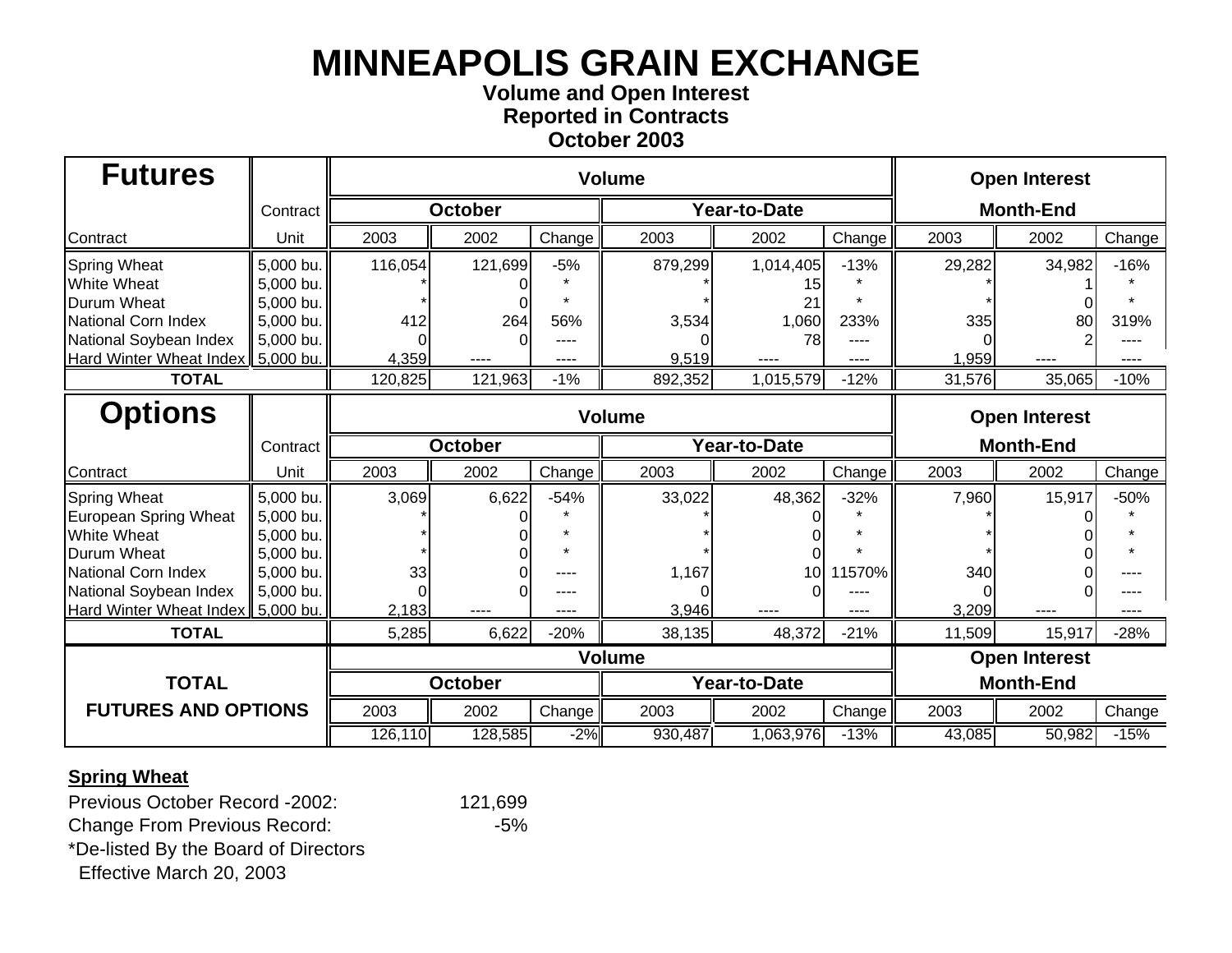## **Volume and Open Interest Reported in Contracts November 2003**

| <b>Futures</b>                 |           |                 |                 | <b>Open Interest</b> |               |              |                      |                  |                      |        |  |
|--------------------------------|-----------|-----------------|-----------------|----------------------|---------------|--------------|----------------------|------------------|----------------------|--------|--|
|                                | Contract  | <b>November</b> |                 |                      |               | Year-to-Date |                      | <b>Month-End</b> |                      |        |  |
| Contract                       | Unit      | 2003            | 2002            | Change               | 2003          | 2002         | Change               | 2003             | 2002                 | Change |  |
| <b>Spring Wheat</b>            | 5,000 bu. | 115,947         | 125,168         | $-7%$                | 995,246       | 1,139,573    | $-13%$               | 28,535           | 24,152               | 18%    |  |
| <b>White Wheat</b>             | 5,000 bu. |                 |                 |                      |               | 15           |                      |                  |                      |        |  |
| Durum Wheat                    | 5,000 bu. |                 |                 |                      |               | 21           |                      |                  |                      |        |  |
| National Corn Index            | 5,000 bu. | 339             | 458             | $-26%$               | 3,873         | 1,518        | 155%                 | 326              | 140                  | 133%   |  |
| National Soybean Index         | 5,000 bu. |                 |                 |                      |               | 79           |                      |                  |                      |        |  |
| <b>Hard Winter Wheat Index</b> | 5,000 bu. | 3,693           | ----            | ----                 | 13,212        |              | ----                 | 2,843            | ----                 |        |  |
| <b>TOTAL</b>                   |           | 119,979         | 125,627         | $-4%$                | 1,012,331     | 1,141,206    | $-11%$               | 31,704           | 24,295               | 30%    |  |
| <b>Options</b>                 |           |                 |                 |                      | <b>Volume</b> |              | <b>Open Interest</b> |                  |                      |        |  |
|                                | Contract  |                 | <b>November</b> |                      |               | Year-to-Date |                      | <b>Month-End</b> |                      |        |  |
| Contract                       | Unit      | 2003            | 2002            | Change               | 2003          | 2002         | Change               | 2003             | 2002                 | Change |  |
| <b>Spring Wheat</b>            | 5,000 bu. | 5,444           | 6,925           | $-21%$               | 38,466        | 55,287       | $-30%$               | 3,550            | 9,170                | $-61%$ |  |
| European Spring Wheat          | 5,000 bu. |                 |                 |                      |               |              |                      |                  |                      |        |  |
| <b>White Wheat</b>             | 5,000 bu. |                 | ----            |                      |               |              |                      |                  |                      |        |  |
| <b>Durum Wheat</b>             | 5,000 bu. |                 | ----            |                      |               |              |                      |                  |                      |        |  |
| National Corn Index            | 5,000 bu. |                 | 4               | 25%                  | 1,172         | 14           | 8271%                | 305              |                      |        |  |
| National Soybean Index         | 5,000 bu. |                 | ----            | ----                 |               | ----         |                      |                  |                      |        |  |
| <b>Hard Winter Wheat Index</b> | 5,000 bu. | 1,293           | ----            | ----                 | 5,239         |              | ----                 | 4,339            |                      |        |  |
| <b>TOTAL</b>                   |           | 6,742           | 6,929           | $-3%$                | 44,877        | 55,301       | $-19%$               | 8,194            | 9,174                | $-11%$ |  |
|                                |           |                 |                 |                      | <b>Volume</b> |              |                      |                  | <b>Open Interest</b> |        |  |
| <b>TOTAL</b>                   |           |                 | <b>November</b> |                      |               | Year-to-Date |                      | <b>Month-End</b> |                      |        |  |
| <b>FUTURES AND OPTIONS</b>     |           | 2003            | 2002            | Change               | 2003          | 2002         | Change               | 2003             | 2002                 | Change |  |
|                                |           | 126,721         | 132,556         | $-4%$                | 1,057,208     | 1,196,532    | $-12%$               | 39,898           | 33,469               | 19%    |  |

### **Spring Wheat**

Previous November Record -2002: 125,168 Change From Previous Record: 7% \*De-listed By the Board of Directors Effective March 20, 2003